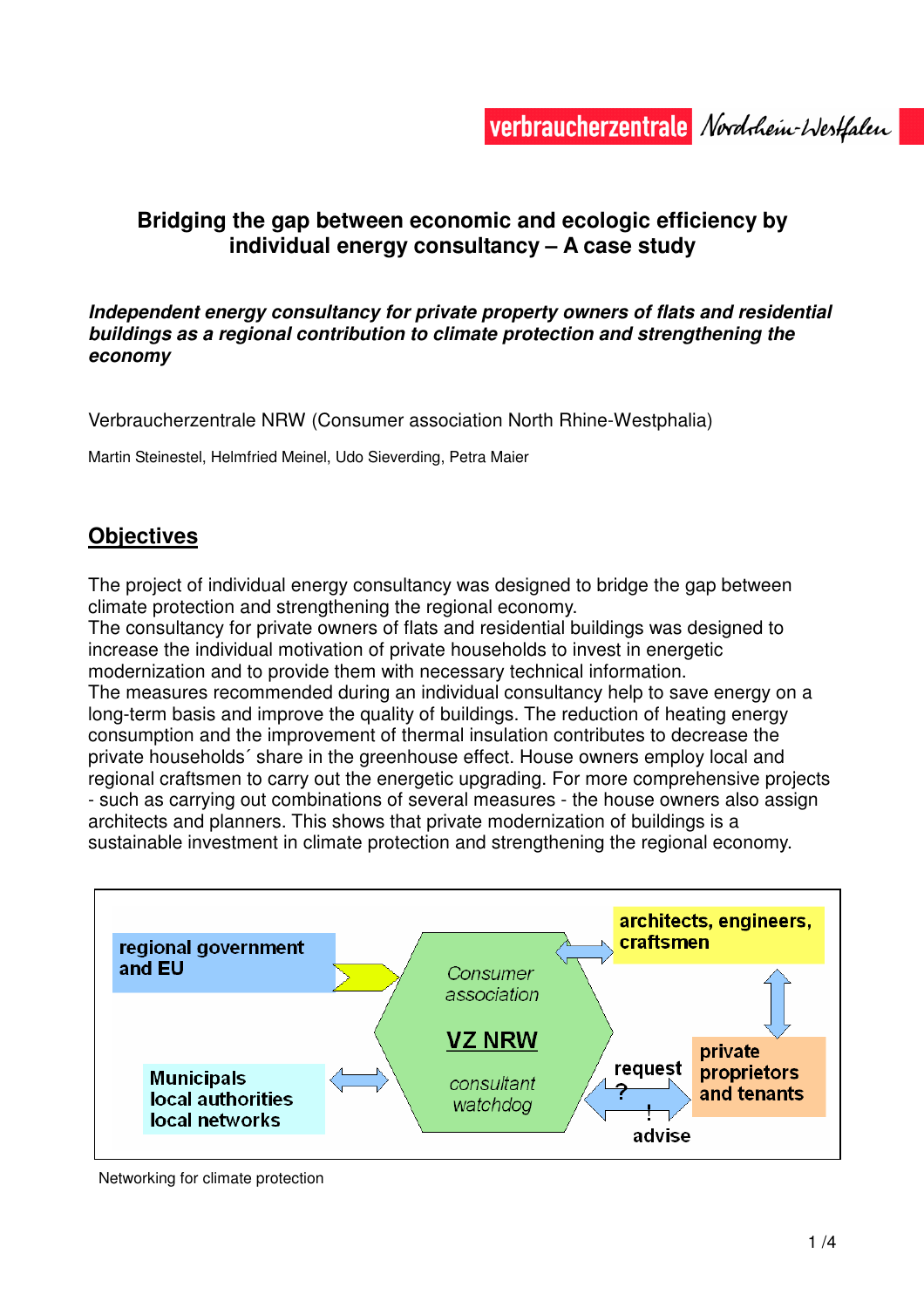# **Frame conditions**

Verbraucherzentrale NRW has carried out this project of neutral energy consultancy in the "Ruhr Area". When the project was beginning climate protection and energy saving have hardly been on the public agenda. The project region is especially characterised by a strong structural change. Many of the former coalmining and coke- and steel-production sites have been closed and new technologies and services have been more or less successfully installed.

In this area called "Ruhrgebiet" are living about 5.3 Mio people on 4.432 square km (density: ca. 1.200 persons/km²). Since the 70s this area is characterised by an elevated level of unemployment compared to North Rhine-Westphalia (NRW) and the federal republic. The unemployment rate in the Ruhr Area was 13% in September 2003 (start of project planning). NRW had an unemployment rate of 10.7 and the



federal republic 11.2 %. Concurrently, many people were leaving the Ruhr Area. This tendency continues. For the real estate this is a difficult situation because it might happen, that many houses can not be let. This threatens especially old houses with poor living standard and high additional property expenses, i. E. for heating-energy costs. The project focus on energetic renovation effects both aspects and thus increases the attractiveness of the region. The emphasis was also put on empowering the local economy, as it is assumed, that many of the recommended measures are implemented by local craftsmen.

### **Energy consultancy project**

The project was funded by the Ministry of Economic Affairs and Energy of the State of North Rhine-Westphalia and the European Union structural funds.

Verbraucherzentrale NRW as a non governmental organisation advises, supports and protects consumers throughout the state in all consumer related topics. As with all other topics also its energy consultancy is neutral and independent of any economic interest. The organization advises individually and from a holistic perspective by suggesting economic and ecological balanced measures.

A high quality level is ensured by the fact that the energy consultants are well trained architects and engineers.

The public funding of the project is part of the regional development policy of the Ruhr Area related to the aim of energetic modernisation of its buildings. Many private buildings up to 8-12 accommodation units are in need of refurbishment and property owners face the problem of people leaving the region for good.

The energy-region North Rhine-Westphalia is trying to find a way from coal and other fossil fuels towards new and efficient energy technologies. The private consumers shall also be motivated to use efficient heating systems, improve thermal insulation, install renewable energies and to change their behaviour concerning heating and energy consumption.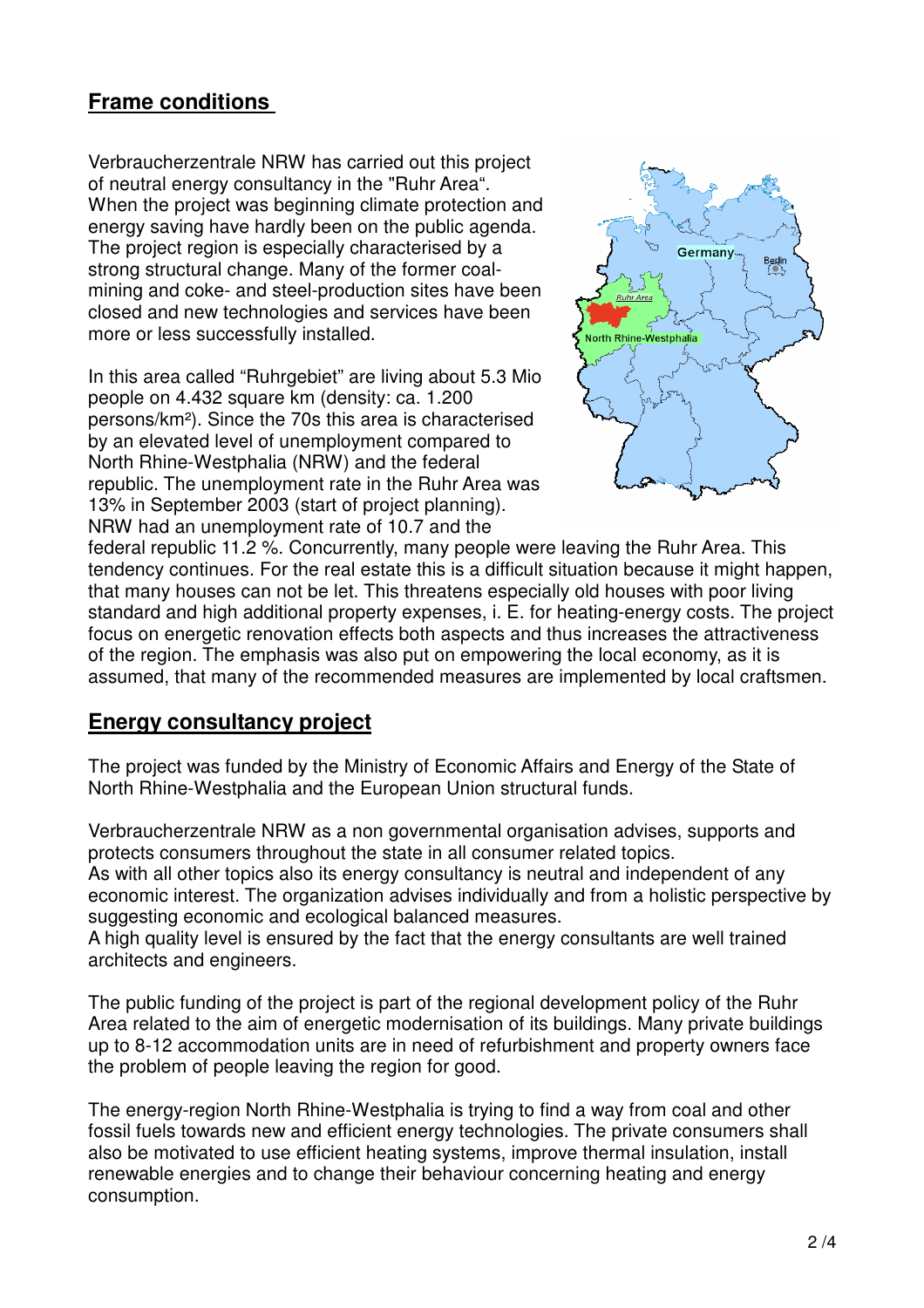

Private households profit by reducing their energy costs, improving the quality of buildings and living comfort as well as climate protection measures, and a reduction in consuming fossil energy. The consultancy offer is designed to be an initial advise to help consumers create optimal plans for refurbishment measures. It opens doors for local craftsmen, architects and planners. The advise seeking consumers have been charged a small fee and contribute in this way to finance the project.

Many private buildings are underdeveloped concerning the energetic and the constructional quality. So it was important to find the right moment and bring together individual plans of measures with an optimized energy saving concept. The results of consultation were motivated house owners - ready to start and knowing the right order of carrying out the appropriate measures.

More than three thousand households have been consulted in 3.5 years. The consultants visited the houses, so they had a real impression of the state of the art. The result of evaluation by interviews of those consumers who had already been advised should give information about the needs of consumers and the success of the consultancies and the energetic modernization already carried out, induced or accompanied by the consultancies. Energetic and climatic values and the benefit to the regional regional economy by private investments should be determined.

### **Results**

To evaluate the results of the project the institute for Site and Facility Management Ahlen was assigned. They analysed the quality of the consultancy and the consequences of it in energetic and economic terms.

#### **Behavioural change**

- More than 50% percent of all advised house owners have energetically upgraded their homes according to the recommendations of the energy consultancy.
- For more than 30 percent of all upgrades the consultancy was the only or the predominant factor for the decision of the owners to refurbish their building. The estimated economic effects are 18 times the invested project costs.
- 70 percent changed their behaviour in using heating and window ventilation.
- Nearly a third realised an improvement in their problems with humidity and mould by changing behaviour or constructional changes.
- The evaluation shows influences to a third party of the consulted households and a positive effect concerning the relation between proprietors and tenants.